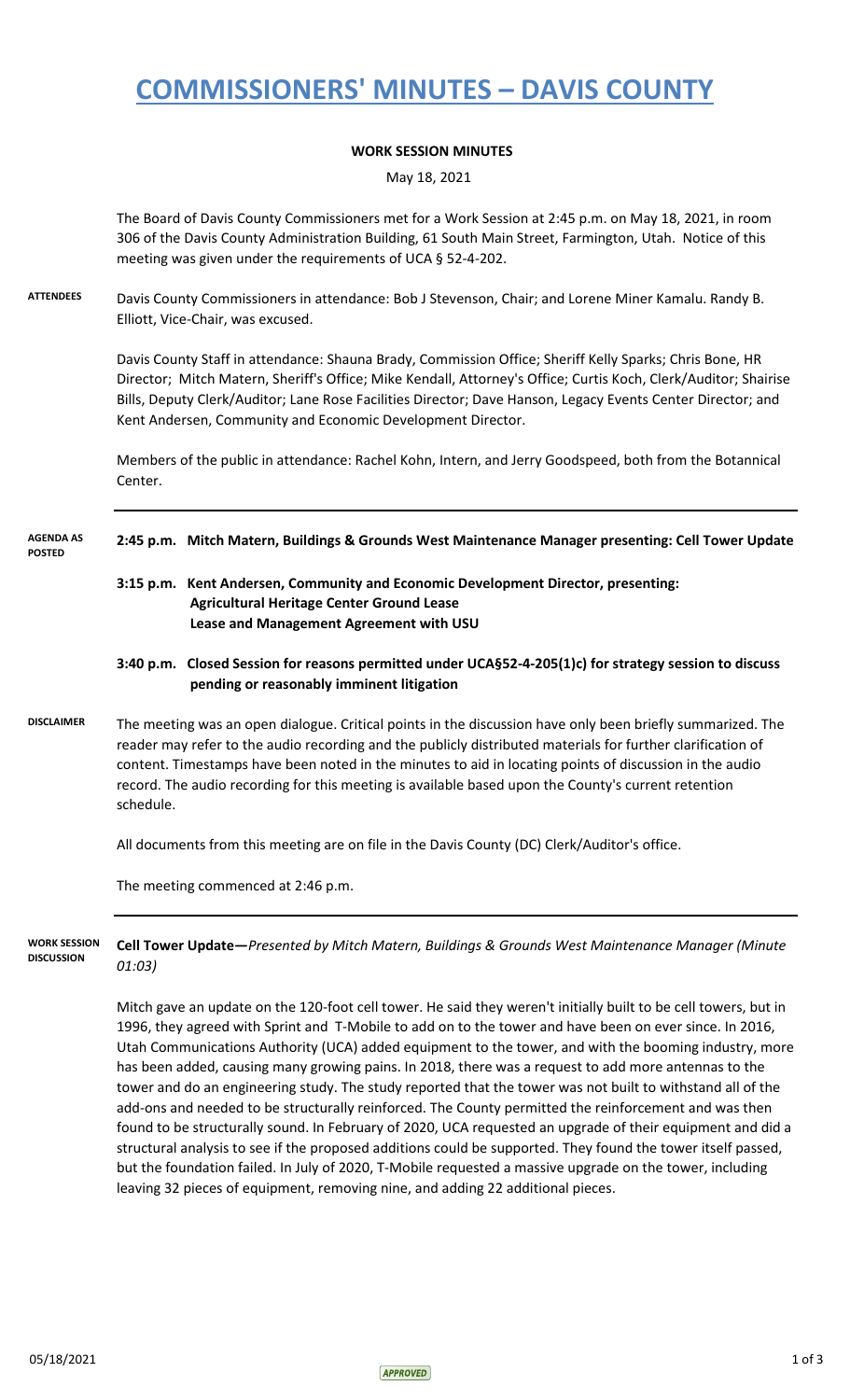## **COMMISSIONERS' MINUTES – DAVIS COUNTY**

The County is concerned about the structural soundness of the tower and its ability to withstand intense bursts of wind. Mitch asked if the County wants to continue using the tower as a cell tower. The county receives \$2,500 per month between Sprint and T-Mobile for the space lease, and they are billed for the metered usage. Essentially, the County gets \$60,000 annually for the space lease and the pad plus some utility reimbursement.

There is an option to build a new tower in another location designed explicitly for cell use and keep the existing one for its intended use for UCA equipment. The UCA is responsible for all of the public safety radio networks across the state. The County would bear the cost of the new tower, estimated at \$200,000. This discussion is continued.

### **Agricultural Heritage Center Ground Lease and Lease and Management Agreement with Utah State University (USU)—** *Presented by Kent Andersen, Community and Economic Development Director (Minute 26:25)*

Kent Andersen showed a concept map detailing the Utah State University (USU) Botannical Center property area. With the change of use of the Legacy Events Center, the equestrian and traditional agricultural communities needed a new gathering place. The Botanical Center has offered the county a location to create such a facility and manage it once it is built. The ground is located along the I-15 corridor on the northwest corner of the Wetland Discovery Point of the USU facility. The site plan consists of an improved parking area, a relocation of the existing outdoor arena and stall barns to USU, and the construction of a new indoor arena. The agreement includes easement access to the bridge for property access. All of these will eventually require Commission action after the ground lease and lease management agreements are approved. Both the Ground Lease and Management Agreements are on the agenda for consideration in the Commission meeting following this work session.

Kent briefly summarized the terms of the Ground Lease. The lease term of 15 years at zero rent will commence today if approved. The design and construction will be the County's responsibility in cooperation with USU's building teams. Kent explained the terms of the Lease and Management Agreement. The County agrees to lease the facility to USU, and they will manage it. USU will use the Center for purposes consistent with its mission for educational, research, and community outreach activities. The lease term will begin upon construction completion and will conclude on May 18, 2036. The utilities will be paid for, and the facility will be maintained by USU, including the landscaping. They will manage the day-to-day maintenance, but the County will manage any significant repairs or servicing that require a professional. The County will provide a one-time payment of \$16,000.00 for the purchase of equipment and supplies for the Center and an annual Operations and Maintenance (O&M) payment of \$65,000.00 for the first two years. After two years, the parties will review the actual O&M costs and adjust the annual amount based on those costs. The County will make a yearly capital reserve payment of \$11,500.00 to a Quasi-Endowment interest-bearing account for capital improvements. There is a gap in the projected O&M costs and will be covered by USU up to \$113,000.00, and the parties will split any overages. This provides an incentive to USU to lease their facility. *(See Attachment A)*

### **Closed Session** *for reasons permitted under UCA §52-4-205(1)(c) for strategy sessions to discuss pending or reasonably imminent litigation*

Commissioner Stevenson motioned to closed session, Commissioner Kamalu seconded the motion, and all voted aye.

**MEETING ADJOURNED** No action was taken during closed session. CommissionerStevenson moved to adjourn the meeting, Commissioner Kamalu seconded the motion, and all voted aye. The meeting adjourned at 4:02 p.m.

**MATERIALS PRESENTED**

All publicly distributed materials associated with this meeting are noted as the following attachments:

A AG Heritage Center Site Plan Map